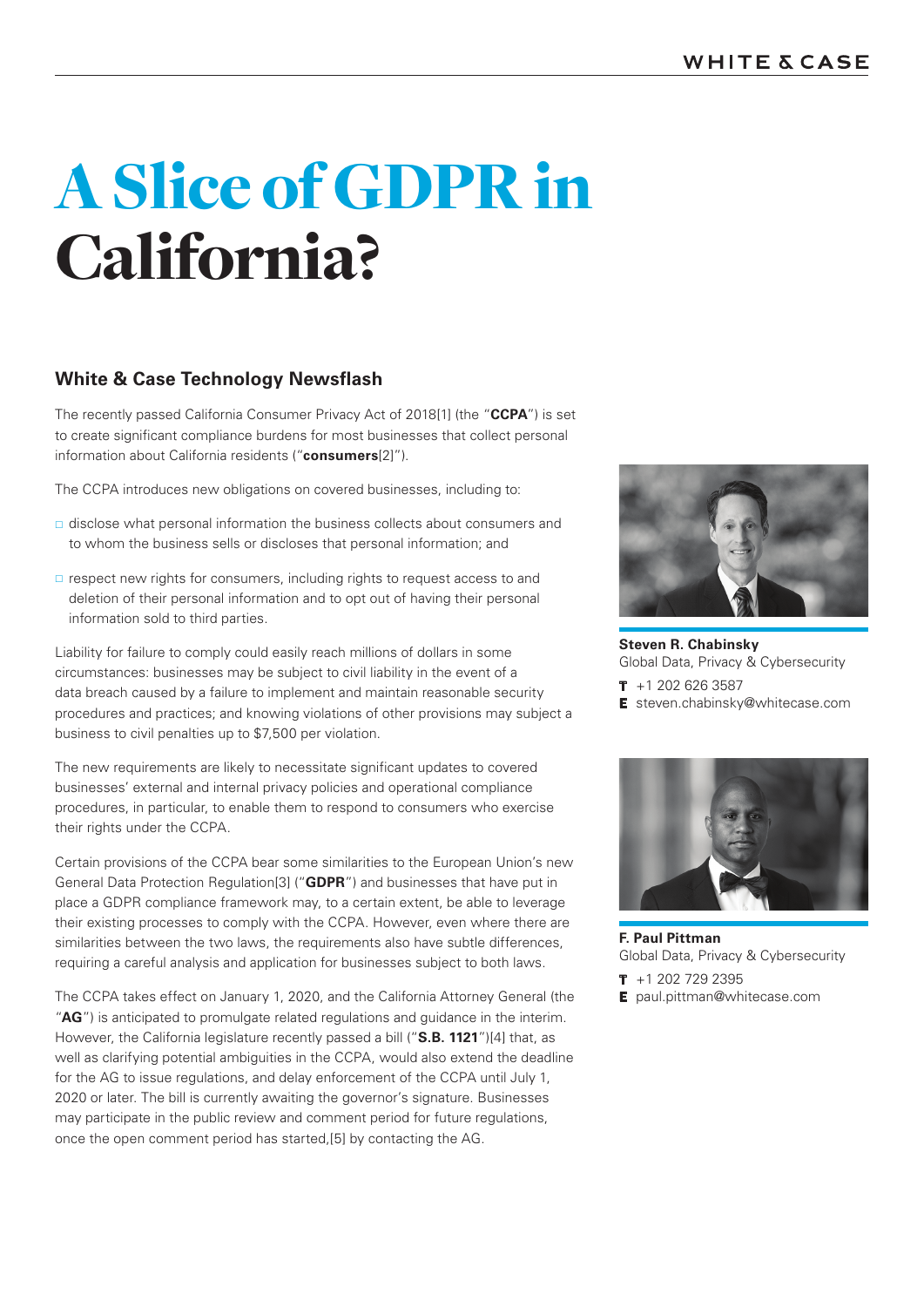## **Background**

The CCPA builds on existing data privacy legislation in California including the "Shine the Light" law,[6] the California Online Privacy Protection Act,[7] and California's data breach notification law.[8] The CCPA was passed amid concerns that consumers cannot "properly protect and safeguard their privacy."[9] Its passage comes at a time when many US companies with international operations are still dealing with the significant compliance burden associated with the GDPR and, despite some similarities, the CCPA will place additional burdens on businesses that are subject to both laws.

## **Scope: Covered Entities, "Personal Information" and "Consumers"**

The CCPA applies to for-profit legal entities (or sole proprietorships) that:

(i) do business in the State of California;

(ii) collect personal information of consumers;

(iii) determine the purpose and means of the processing of consumers' personal information; and

(iv) *either*

- have annual gross revenue over \$25,000,000;
- $\Box$  buy, sell, receive or share for commercial purposes, the personal information of 50,000 or more consumers, devices or households, on an annual basis; or
- $\Box$  derive 50 percent or more of their annual revenue from selling the personal information of consumers.

Personal information is broadly defined as "information that identifies, relates to, describes, is capable of being associated with, or could reasonably be linked, directly or indirectly, with a particular consumer or household." The CCPA provides several examples of personal information, including real name, alias, IP address, biometric information, network activity information (e.g., browsing and search history), and geolocation data.

The CCPA applies to "consumers" which it defines as natural persons who are California residents. Although the CCPA references and appears designed to protect consumers in the commonly understood sense (i.e., recipients of a good or service), its broad definition may cover data obtained in other circumstances, such as data related to a business's employees who are California residents. The CCPA specifically identifies "employment-related data" as a category of personal information covered by the CCPA and the legislative findings mention "apply[ing] for a job" as one of the activities that is "almost impossible to do ... without sharing personal information." Additionally, the CCPA never states that it applies only to personal information collected in the course of a consumer transaction or expressly excludes personal information collected by an employer about its employees for employment purposes. The scope of the CCPA will likely be clarified through legislative amendment, regulation, or guidance from the AG.

Despite its potentially broad reach, the CCPA is not all encompassing. The CCPA does not apply to "commercial conduct" which takes place entirely outside of California. In addition, the CCPA is not intended to replace or supersede federal and state laws, nor does it apply to personal information collected pursuant to certain laws, such as the Health Insurance Portability and Accountability Act[10] and the Gramm–Leach–Bliley Act.[11] The CCPA also excludes "personal information" transferred as part of a merger, acquisition or other corporate transaction, subject to certain conditions including requiring notice to a consumer if the acquirer of the information plans to use it in a way that is inconsistent with the conditions under which it was originally collected. Notably, as explained in more detail below, the CCPA excludes certain types of requests that businesses rely on to lower their compliance burden.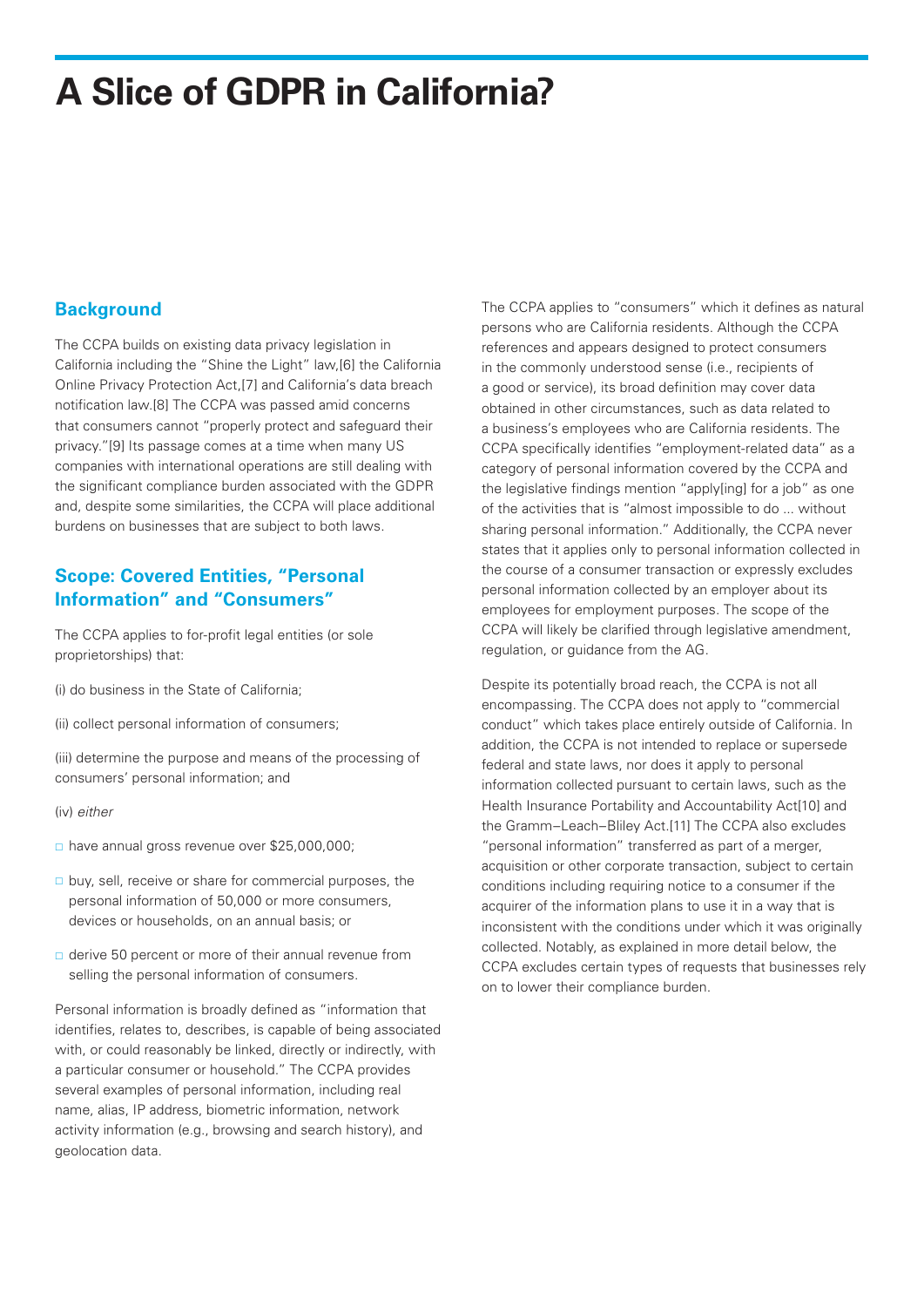# **Compliance Obligations**

The CCPA imposes substantial obligations on covered businesses.

### **Provide Prior Notice of Data Collection Practices**

At the time of, or before collecting personal information, a business must inform consumers of the categories of personal information to be collected and the purpose for which each category of personal information will be used. This prior notice could be included in the business's external privacy policy, see further requirements below.

### **Update Privacy Policy**

A business should disclose (and update at least every 12 months) in both its existing privacy policy and any California-specific privacy description:[12]

- a description of consumers' specific rights under the CCPA and the methods provided by the business for consumers to submit corresponding requests (including if the business sells personal information, a link to a "Do Not Sell My Personal Information" webpage).[13]
- $\Box$  lists, in respect of the preceding 12 months, of:
	- the categories of personal information collected, the sources from which such personal information was collected, the categories of third parties with whom such personal information was shared;
	- the business or commercial purpose for collecting or selling personal information; and
	- the categories of personal information disclosed (for a business purpose) or sold (or a statement that the business has not engaged in such sale or disclosure, if applicable).

#### **Honor Consumer Requests**

A business is under an obligation to honor consumer rights granted under the CCPA within 45 days.[14] The CCPA requires businesses to:

- □ Access: disclose the following, in relation to personal information it has collected about the consumer in the preceding twelve months: (a) the specific pieces of information collected; (b) the categories of information collected; (c) the categories of sources from which that information was collected; (c) the business or commercial purpose for collecting that information; and (d) the categories of third parties with whom that information has been shared, including information sold to third parties. The disclosure should be made in writing and delivered: through the consumer's account with the business, if they have one (if not they should not be asked to create one); by mail; or electronically, at the consumer's option if they do not have an account (in which case the information must be provided in a readily useable format that allows the consumer to easily transmit the information to another entity). Such requests are limited to two per twelve-month period.
	- The business must provide at least two designated methods for consumers to submit requests, including, at a minimum, a toll-free telephone number and a web page (if the business maintains a web site).
- $\Box$  Deletion: delete the personal information the business has collected from the consumer, subject to certain exceptions, including if the consumer's personal information is necessary for the business or service provider to: (a) provide a good or service requested by the consumer; (b) complete the transaction for which personal information was collected; or (c) perform a contract between the business and consumer.
- $\Box$  Opt out: if they sell personal information to third parties, refrain from selling a consumer's personal information (and not request that the consumer authorize the sale of their personal information for at least twelve months from the opt out).[15] The business must provide a clear and conspicuous link entitled "Do Not Sell My Personal Information" on its website that directs consumers to a webpage where they can opt-out.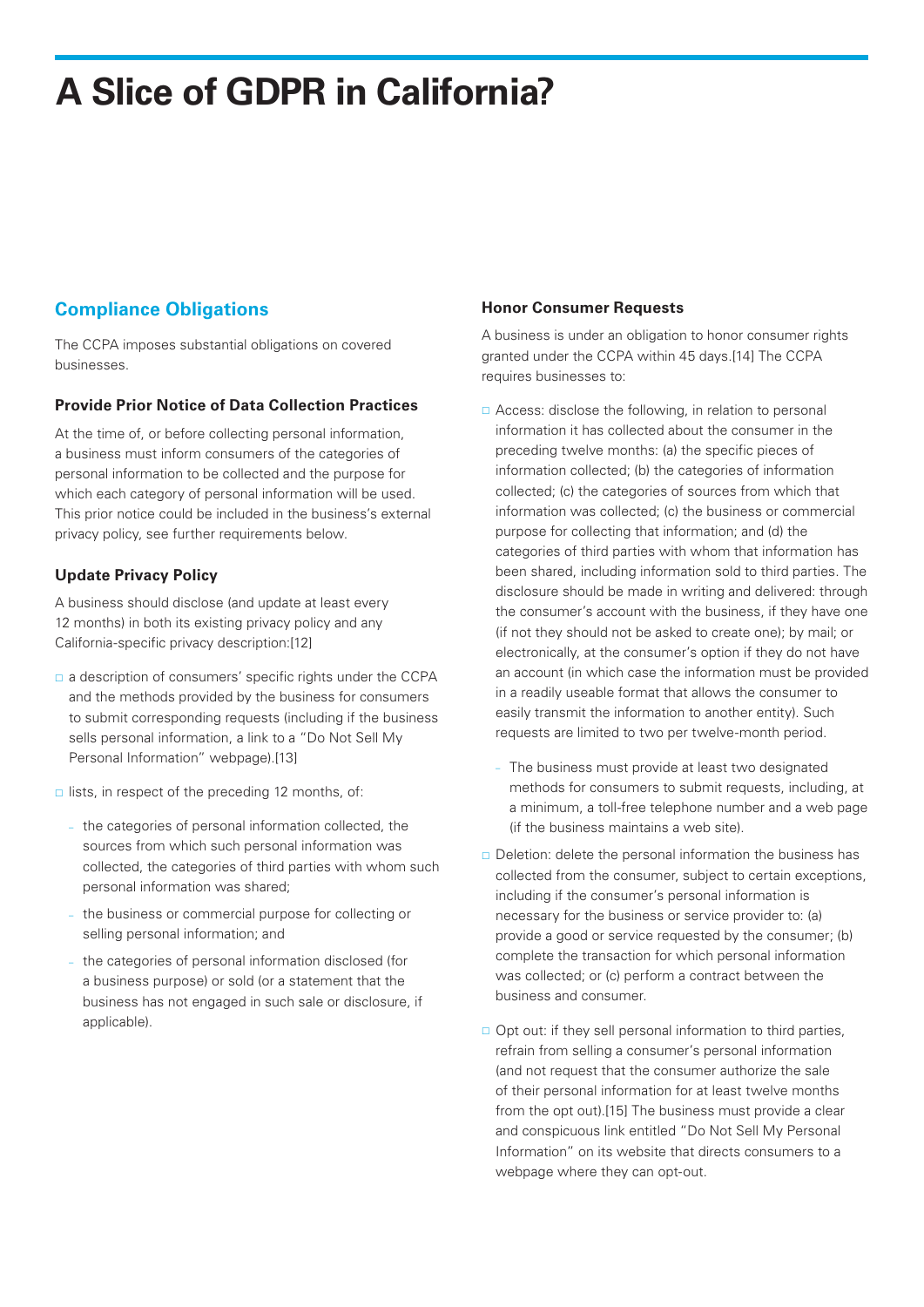### **Prohibited Discrimination**

A business must not discriminate against a consumer who chooses to exercise his or her rights under the CCPA, e.g., by increasing prices, or reducing the level or quality of goods or services for those consumers. This does not prevent a business from varying prices, or the level or quality of goods or services if the difference equates to the value provided to the consumer by the consumer's data. Businesses may (1) offer financial incentives such as payments to a consumer as compensation, for the collection, sale, and deletion of personal information, and/or (2) offer a different price, rate, level, or quality of goods and services to consumers "if the difference is related to the value of having a consumer's personal information."

### **Educate Personnel**

A business is under an obligation to ensure that individuals responsible for handling consumer inquiries about the business's privacy practices or the business's compliance with the CCPA are informed of all requirements, and how to direct consumers to exercise their rights...

# **Penalties**

### **State Enforcement**

The CCPA contains significant tools for enforcement. Violation of the CCPA would expose businesses to civil penalties of up to \$7,500 per intentional violation in suits brought by the AG (or any other public entity with the authority to sue on the behalf of the people of California). Civil penalties for non-intentional violations will be limited to \$2,500 or less per violation. Businesses will have 30 days to cure any alleged violations after being notified of non-compliance.

### **Consumer Actions**

The CCPA grants a right for consumers to bring a civil action for statutory damages. However, this applies only in relation to data security breaches which arise out of a failure by a business to comply with its duty (under a separate law[16]) to maintain reasonable data security measures. This right extends to consumers whose unencrypted or non-redacted personal information (defined by that separate law, and more narrowly than in the remainder of the CCPA[17]) has been stolen or disclosed as a result of a business's violation of its duty to implement and maintain reasonable security procedures and practices appropriate to the nature of the information. Statutory damages are the greater of \$100-\$750 per consumer per incident, and actual damages. As such, an applicable data breach, involving as little as 10,000 records, could subject a business to a million dollar plus damages claim.

# **Wider Context and Concluding Thoughts**

#### **Compliance in Practice**

To be prepared in practice to comply with these obligations under the CCPA, businesses are likely to need to implement operational changes, for example so that, for a given California resident, they are able to identify all relevant personal information they hold, are able to provide a copy and/or delete it on request, and, to the extent they sell personal information, to refrain from selling that particular California resident's personal information.

### **Lack of Clarity**

The CCPA is unclear on several issues and raises several questions. For example:

- What does it mean to "do business in the State of California"?[18]
- □ What is a "household" in the context of "personal information" as defined by the CCPA and does the scope of information covered by "households" include other individuals within a household or simply information relating to a physical location?[19]
- Do consumer rights extend to consumers who do not have a direct relationship with the business, but whose data the business has collected (from other consumers for example)?
- Do consumers' rights regarding their personal information extend beyond the business that collected the personal information to any vendors or other third parties that maintain the personal information?
- □ Who is liable for the subsequent sale of a consumer's personal information by a third party who purchased the personal information from a business?
- □ Are the rights and obligations created under the CCPA intended to apply to collection of personal information by employers about their employees?[20]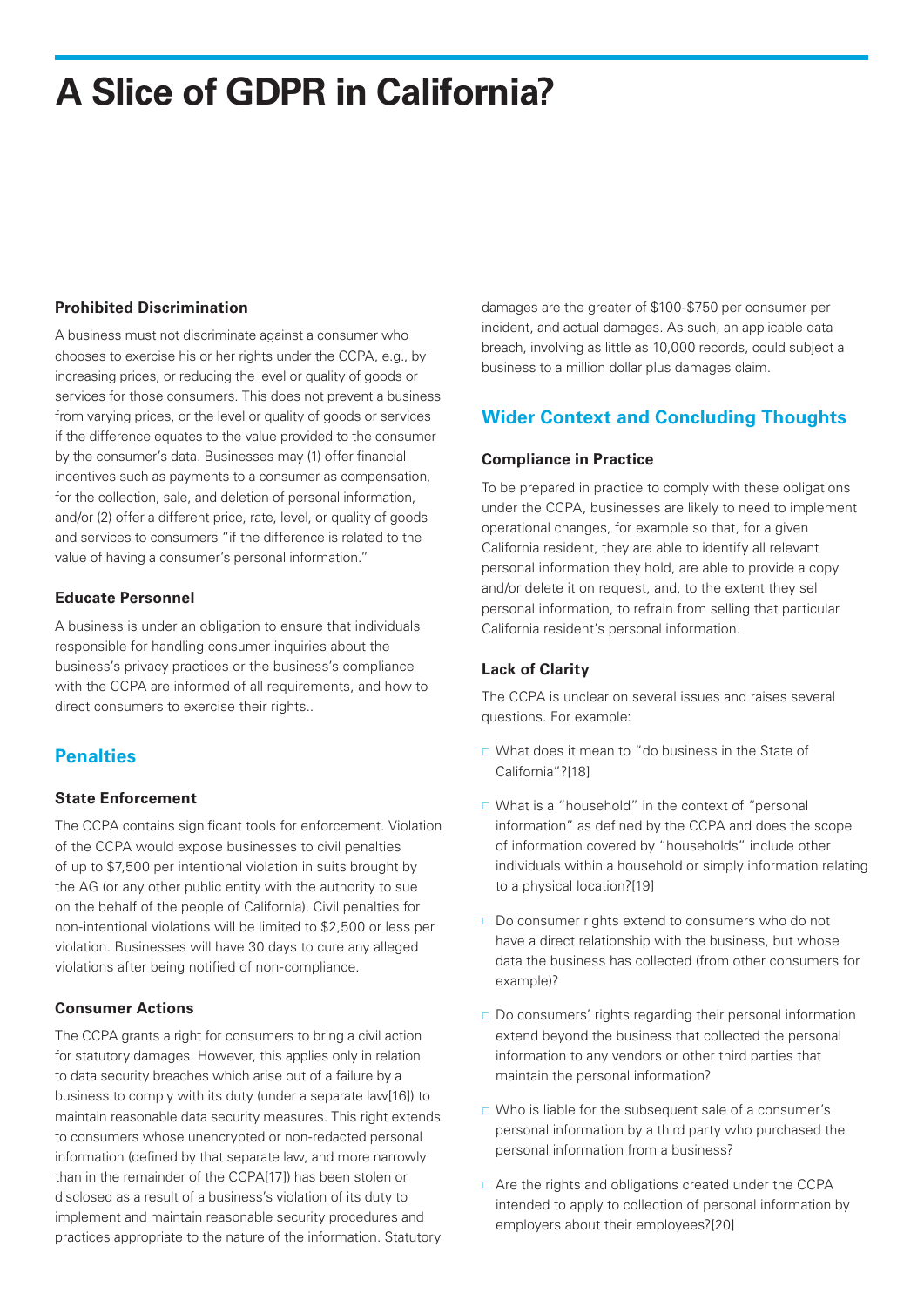#### **Latest Developments**

Before it takes effect on January 1, 2020, the CCPA calls for the AG to solicit public input in developing regulations and procedures for certain key provisions of the law. It is also likely to be revised by the California legislature.

For example, the California legislature recently passed S.B. 1121, which would make several changes to the CCPA. Along with technical corrections, S.B. 1121 would amend the CCPA to make clear that the private right of action only applies to data breaches. It would also extend the deadline for the AG to issue regulations under the CCPA from January 1, 2020 to July 1, 2020. Should S.B. 1121 become law, the CCPA would not be enforceable until the earlier of July 1, 2020 or six months after the AG publishes final CCPA regulations. The bill is currently awaiting the governor's signature.

Therefore, there are opportunities for businesses that are concerned about particular measures or uncertainty in the CCPA to influence its final form and related requirements and procedures. To participate in the AG's proposed rulemaking process, participants will generally have 45 days from the date of announcement of the proposed rulemaking to submit their comments, either via email, fax, postal address, or at a public hearing. To date, a Notice of Proposed Rulemaking has not been announced by the AG.

Businesses may also seek the advice of the AG on how to comply with the law, although (as of the date of this article), the AG has not provided a means by which businesses may solicit such advice.

#### **Other data privacy regimes, including the GDPR**

For a global business, the CCPA will add an additional regulatory burden on top of the significant compliance overhead from other data privacy regimes, in particular the GDPR[21]. Although certain provisions of the CCPA resemble certain provisions of the GDPR, even those similar provisions also include subtle differences. Therefore, while businesses may find that existing compliance frameworks developed under the GDPR are useful for preparing for compliance under the CCPA, this will not avoid the need for a review of and updates to these frameworks. For businesses that have already been dealing with the compliance demands of the GDPR, this news is unlikely to be welcomed.